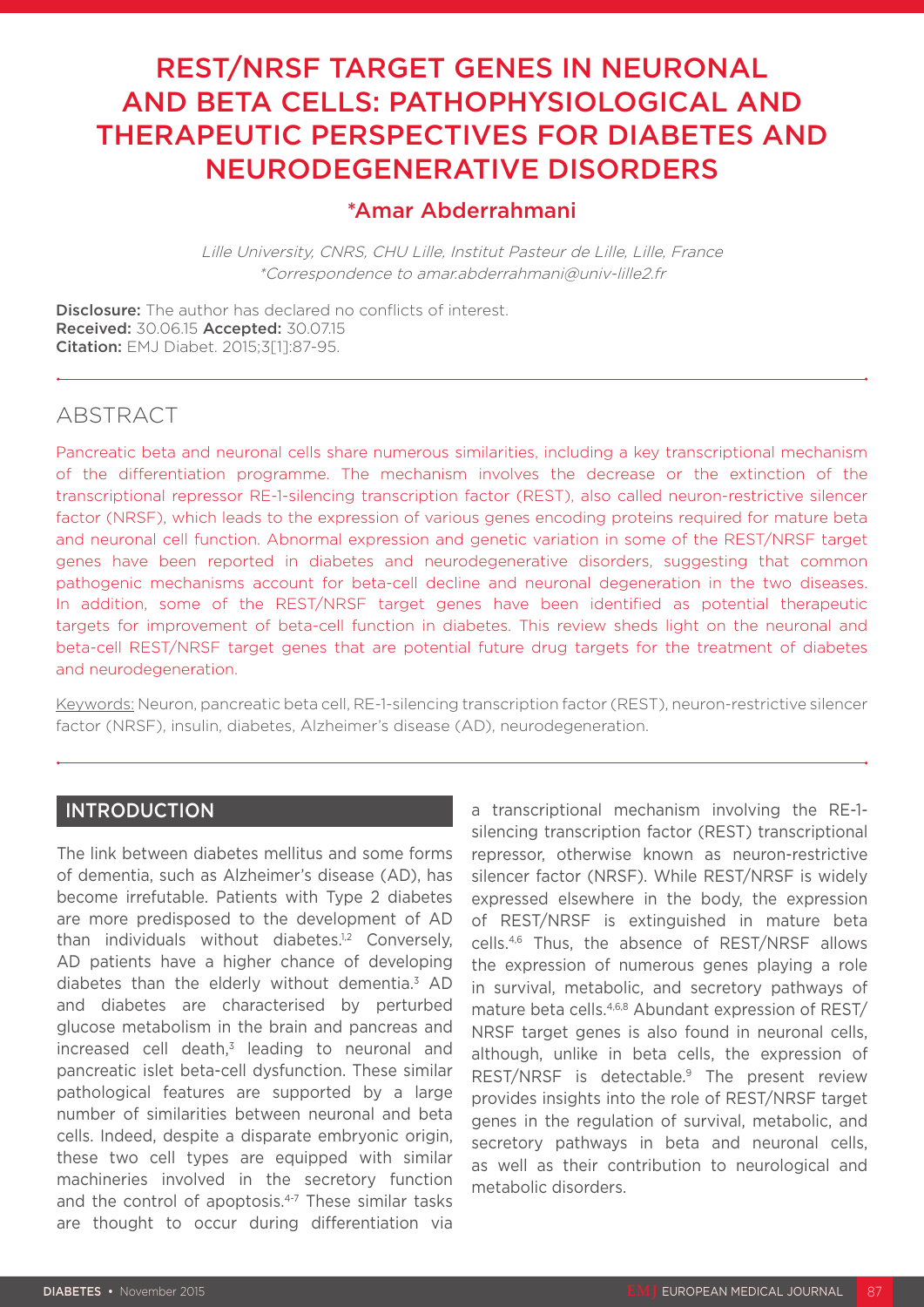### RE-1-SILENCING TRANSCRIPTION FACTOR/NEURON-RESTRICTIVE SILENCER FACTOR

REST/NRSF is a Gli-Krüppel-like zinc finger transcription factor.<sup>10</sup> Although the expression level of REST/NRSF is highly variable, it is widely expressed in most tissues of adult mice. In adult rats and mice, the lowest level of REST/NRSF mRNA is detected in the central nervous system (CNS) and pancreas, whereas the highest expression of the factor is found in tissues including the thymus, placenta, uterus, and oocytes.4,10-12 REST/NRSF prevents or attenuates the transcription of its target genes. This is achieved by binding to a 21-bp RE-1 binding site/neuronrestrictive silencer element (NRSE) that is present in the regulatory regions.<sup>10</sup> The NRSE sequence, localisation, and orientation vary within target genes.13 These differences may modulate promoter activity even if, in any case, repression is achieved.13,14

REST/NRSF represses the expression of its targets via a mechanism involving chromatin modification and promoter methylation.15-18 REST/NRSF target genes have been identified, with the first set of target genes found by comparing the putative sequence targets from the GenBank database with a composite NRSE derived from a few identified REST/NRSF targets.<sup>19</sup> The study led to the identification of 22 targets,<sup>19</sup> although this list of targets has subsequently been extended. The combination of *in silico* searches with biochemical studies has led to the identification of 892 and 944 bona fide human and mouse NRSEs, respectively, among the thousands of putative targets found within each whole genome.<sup>20</sup> A comparative analysis of the NRSEs between species using a profile-based approach has refined the number of NRSE sites.12 Thus, 895 NRSE sites conserved in human, mouse, rat, and dog (with an estimated false-positive rate of 3.4%) have been identified.<sup>12</sup> Other independent studies have used biochemical approaches to confirm the regulation of these targets by REST/NRSF.<sup>21</sup>

The regulation of NRSE-containing genes by REST/ NRSF further varies within different cell types. REST/NRSF is expressed in human embryonic stem cells (ESCs) and ESC-derived neurons.<sup>22</sup> Genome-wide data mining from ChIP-Seq datasets have identified 2,172 REST/NRSF targets in human ESCs, whereas 308 targets are found in ESCderived neurons.<sup>22</sup> These data suggest that the

binding of REST/NRSF to the NRSE relies on celldependent transcriptional cofactors and genomic and/or epigenomic context. Conversely, the precise number of REST/NRSF target genes expressed by cells in which REST/NRSF is absent or inactive (e.g. the pancreas and CNS) is unknown. This limitation results from the inadequacy of the technique used to immunoprecipitate REST/NRSF for ChIP-Seq analysis while the endogenous REST/NRSF is absent or almost undetectable. Nevertheless, the bioinformatics and biochemical analyses indicate that numerous targets are present in neuronal and beta cells, in which most of them share similar roles. The content below describes some of the targets and their implications in neuronal and beta cells.

### REST/NRSF TARGET GENES ARE INVOLVED IN NEURONAL AND BETA-CELL DIFFERENTIATION

Evidence of a role for REST/NRSF target genes in neuronal cell differentiation comes from *in vitro* and *in vivo* studies in which the expression of REST/NRSF has been manipulated. REST/NRSF is expressed in neural stem cells  $(NSCs)^{23}$  with the expression of the repressor required for repressing neuronal targets and for maintaining NSCs in an undifferentiated state.23 Activation of REST/NRSF target genes via the introduction of dominantpositive REST/NRSF into NSCs is sufficient to promote neuronal differentiation. Conversely, abnormally elevated expression of REST/NRSF in NSCs may contribute to cerebellum-specific tumours by blocking neuronal differentiation.<sup>23</sup> Inactivation of REST/NRSF may reactivate differentiation and block the tumourigenic potential.23 REST/NRSF expression is also abnormally elevated in medulloblastoma cells.<sup>24</sup> Countering the function of REST/NRSF de-represses the expression of neuronal genes and triggers apoptosis of the tumour cells.24 REST/ NRSF is highly expressed in ESCs,<sup>25,26</sup> with a decrease in the level of REST/NRSF coinciding with the differentiation of these cells into mature neurons.25,26 Mutant animals with a conditional and CNS-specific knockout of REST/NRSF display an increase in neurogenesis.27,28 However, abnormal activation of REST/NRSF target genes outside neuronal cells perturbs embryo development and leads to early embryonic lethality.<sup>29,30</sup> Suppression of REST/NRSF expression by genetic disruption of the gene in mice leads to forebrain malformation, disorganisation of the midbrain, and a widespread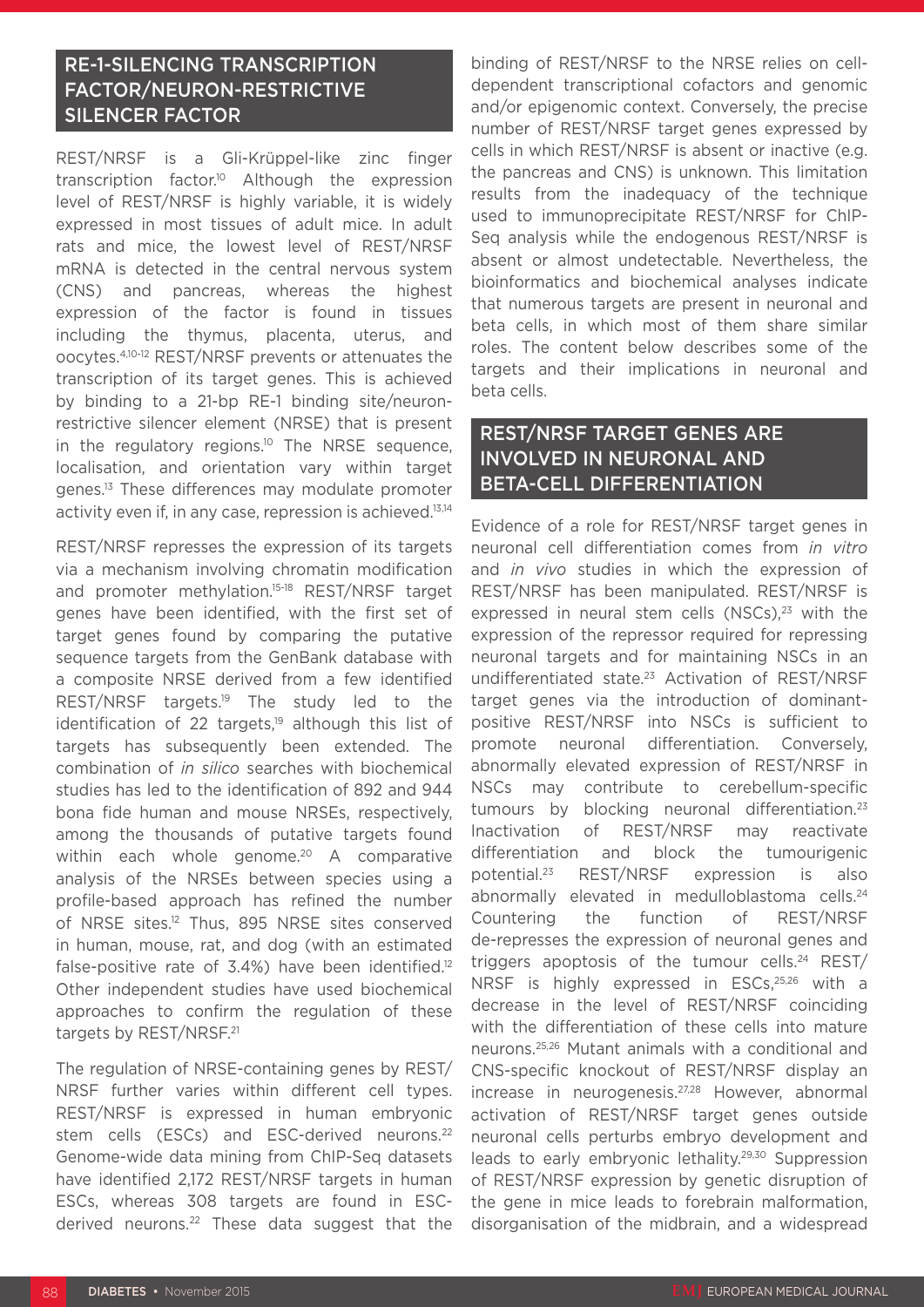apoptosis, which ultimately leads to death at targets involved in neuronal development have

#### Table 1: REST/NRSF target genes that control neuronal and islet cell differentiation.

| Gene name           | Beta cells and endocrine cells                                                                             |                                                         | <b>Neurons</b>                                                            |                                                                     | <b>References</b> |
|---------------------|------------------------------------------------------------------------------------------------------------|---------------------------------------------------------|---------------------------------------------------------------------------|---------------------------------------------------------------------|-------------------|
|                     | Role                                                                                                       | <b>Targets</b>                                          | Role                                                                      | <b>Targets</b>                                                      |                   |
| Ascl1               | Endocrine differentiation                                                                                  | Neurogenin 3                                            | Neurogenesis                                                              | Dlx2, Sox4,<br>Ebf3, Gli3, Nf1b,<br>NeuroD4, Ap3b2,<br>Mcf2l, Nrxn3 | 12, 60, 61        |
| DLX6                | <b>ND</b>                                                                                                  | <b>ND</b>                                               | Differentiation<br>of interneuron<br>progenitors                          | Wnt5a                                                               | 12, 62            |
| HNF4a               | Beta-cell replication                                                                                      | Ras/ERK<br>signalling                                   | Neural stem cell<br>differentiation                                       | Rho-GDP<br>dissociation<br>inhibitors                               | 12, 63, 64        |
| LMX1A               | Beta-cell differentiation                                                                                  | Insulin                                                 | Dopamine-cell<br>differentiation                                          |                                                                     | 12, 65, 66        |
| miR9                | Beta-cell terminal<br>differentiation<br>- differentiation of<br>mesenchymal stem cells<br>into beta cells | Onecut2                                                 | Neuronal fate                                                             | TLX, Foxg1, Gsh2,<br>SIRT1                                          | 12, 65, 67, 68    |
| miR124              | Early pancreas<br>development and beta-cell<br>terminal differentiation                                    | Foxa2                                                   | Neuronal fate                                                             | PTBP1, Sox9,<br>SCP1, Ephrin-B1,<br>JAG1, BAF53a,<br>SP1            | 12, 65, 69, 70    |
| NeuroD1             | Endocrine differentiation<br>and maintenance of<br>differentiated phenotype of<br>mature islet cells       | PDX1, Pax4, Pax6,<br>Nkx2.2, Nkx6.1,<br>Hlbx9, insulin  | Central nervous<br>system and<br>sensory<br>nervous system<br>development | Brn3d, IP3R, Ebf3                                                   | 12, 65, 71, 72    |
| NeuroD <sub>2</sub> | Endocrine lineage genes                                                                                    | Pax4, IAPP,<br>glucokinase,<br>somatostatin,<br>tweety1 | Neuronal<br>differentiation                                               | Zfhx1a                                                              | 12, 73, 74        |
| NeuroD4             | <b>ND</b>                                                                                                  | <b>ND</b>                                               | Neuronal<br>differentiation in<br>the hindbrain                           | NOTCH ligands<br>DII1 and DII3                                      | 12, 75            |
| Neurogenin3         | Endocrine lineage<br>specification                                                                         | NeuroD1,<br>NeuroD2,<br>NeuroD4                         | Differentiation of<br>NPY, POMC, NPY,<br>TH neurons                       | NeuroD1, Nhlh2                                                      | 65, 76, 77        |
| Onecut1             | Early endocrine<br>development                                                                             | PDX-1, Onecut3                                          | Retina<br>development                                                     | Lim1, Prox1                                                         | 12, 78, 79        |
| Pax2                | Size and number of islets                                                                                  | Glucagon                                                | Mid and hindbrain<br>development                                          | Brn1, En2, Sef,<br>Tapp1, Ncrms                                     | 12, 80, 81        |
| Pax4                | Endocrine lineage beta and<br>delta-cell specification                                                     | Insulin, Glut2,<br>Mafa                                 | Retinal<br>photoreceptor<br>development                                   | <b>ND</b>                                                           | 12, 82, 83        |
| Sox2                | Pluripotent pancreatic stem<br>cells                                                                       | Oct-3/4, Nanog,<br>FGF-4                                | Neurogenesis                                                              | Jag1, Gli3, Mycn                                                    | 12, 84, 85        |

ND: not determined; REST: RE-1-silencing transcription factor; NRSF: neuron-restrictive silencer factor.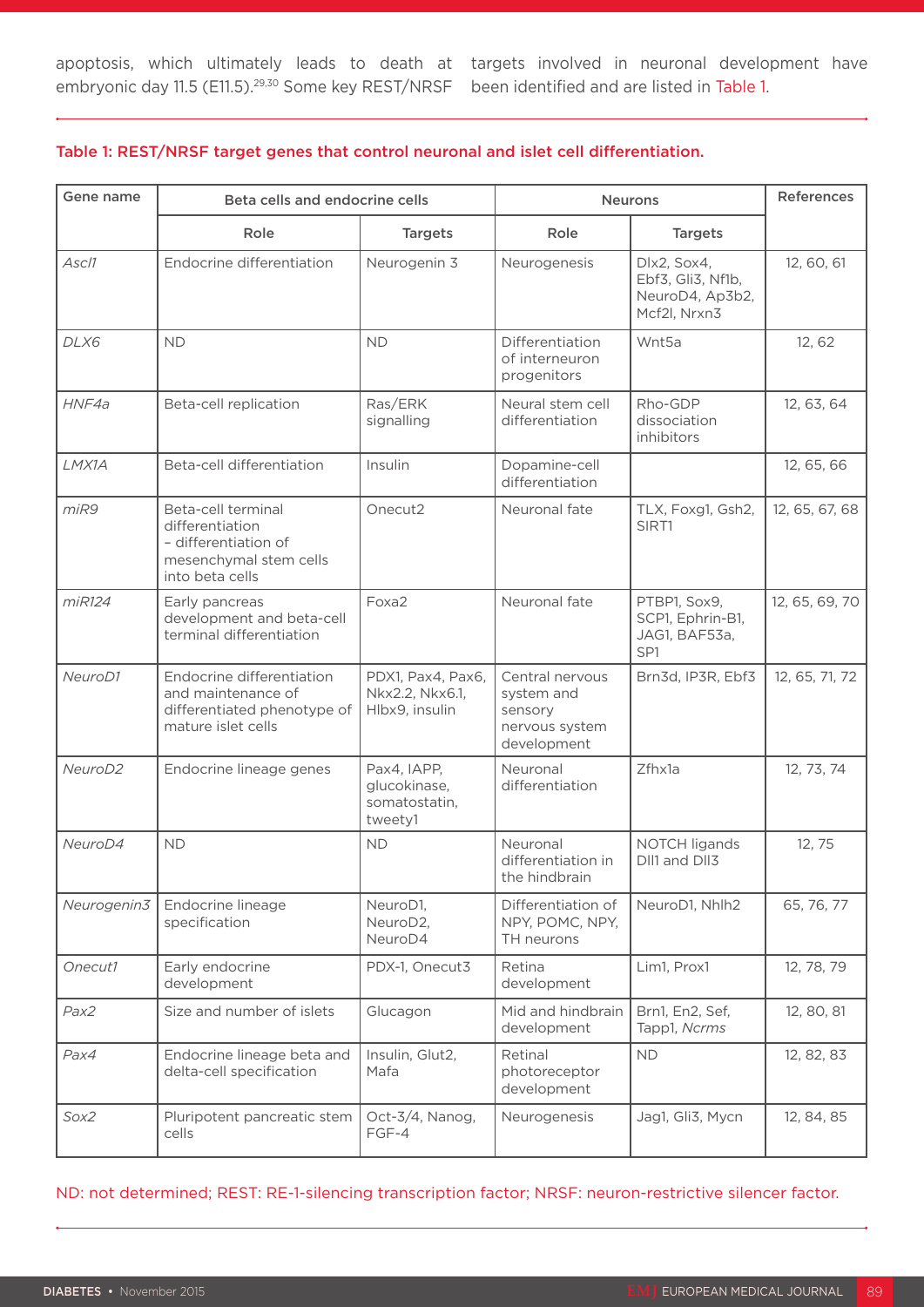Similarly to neurons, REST/NRSF is present in pancreatic progenitors but is expressed at a very low level in the mature pancreas.<sup>12,31-33</sup> However, the repressor is not detectable in various insulinproducing cell lines,<sup>4,6,34</sup> suggesting that a decrease of REST/NRSF expression is required for endocrine cell differentiation.<sup>32</sup> Several data support this hypothesis: firstly, suppression of REST/NRSF in mesenchymal stem cells contributes to the expression of beta-cell differentiation markers, including Neurogenin3 and NeuroD1, and programming into insulin-secreting cells;<sup>35</sup> secondly, forced expression of the repressor in progenitor cells reduces the number of endocrine-committed progenitors by E14.5 and ultimately diminishes the numbers of glucagon-positive and insulin-positive cells in E18.5 pancreas. $32$  This finding is in line with a report showing a Polycomb-mediated repressive methylation mark within the gene coding for REST/ NRSF, which coincides with the activation of a core beta-cell de-repression programme.<sup>33</sup> The impact of REST/NRSF targets in beta cells has been further unveiled by beta-cell-specific overexpression of REST/NRSF in mice.<sup>8</sup> These transgenic mice display reduced plasma insulin levels and develop glucose intolerance.<sup>8</sup> Diminution of insulin production is associated with a reduced number of beta cells, $8$  with the decrease in insulin expression and beta cells possibly resulting from impaired beta-cell differentiation.<sup>8</sup> Some pieces of evidence may confirm this hypothesis. Numerous REST/ NRSF targets, transcription factors, and microRNAs are involved in beta-cell differentiation (Table 1). Interestingly, these genes are also involved in neuronal cell development and indicate that neurons and beta cells share a similar developmental programme.

### REST/NRSF TARGET GENES ARE INVOLVED IN NEURONAL AND BETA-CELL SECRETORY FUNCTION

The very low expression and absence of REST/ NRSF in mature neuronal and beta cells, respectively, underlines a role for the target genes in the specialised secretory function of these two cell types. One of the earliest identified REST/ NRSF target genes was the regulator of synaptic transmission synapsin I.36-38 In neurons, synapsin I is localised to the surface of small synaptic vesicles.39 Synapsin I interacts with Rab3a and the cytoskeleton, and thereby tethers vesicles in a storage pool away from presynaptic release

sites.<sup>40</sup> Besides small synaptic vesicles, neuronal cells have dense-core vesicles (DCVs) filled with neuropeptides, neurotrophic factors, and other modulatory substances.<sup>41</sup> The DCVs secrete their contents from synaptic and extrasynaptic regions of axons and dendrites in response to calcium influx. Secretion by DCVs requires the soluble N-ethylmaleimide-sensitive-factor attachment protein receptor (SNARE) proteins, including the t-SNAREs, synaptosomal-associated protein 25 (SNAP25), syntaxin 1a, and the v-SNARE vesicleassociated membrane protein 2 (VAMP2).<sup>41</sup> SNAP25 and syntaxin 1a are REST/NRSF target genes.12 In PC12 cells and astrocytes in which REST/NRSF is highly expressed, the expression of SNAP25 and syntaxin 1 is almost undetectable.<sup>42</sup> Inactivation of REST/NRSF de-represses the expression of the two secretory machinery proteins and allows regulated DCV exocytosis.42 Some of the REST/NRSF target genes controlling neuronal secretion are listed in Table 2. Many of these genes play a crucial role in the regulation of glucoseinduced insulin secretion. Downregulation of their expression by overexpression of REST/NRSF in beta cells hampers insulin secretion.<sup>8,34</sup>

### REST/NRSF TARGET GENES ARE INVOLVED IN SURVIVAL AND DEATH OF NEURONAL AND PANCREATIC BETA CELLS

There is growing evidence indicating that REST/ NRSF confers either protection or death in neuronal and beta cells. The expression of REST/ NRSF is detectable in the rat hippocampal CA1 pyramidal neurons, $43$  and the level of expression increases and promotes apoptosis in response to ischaemia insults.43 REST/NRSF is also expressed in the neurons of the prefrontal cortex, $9$  but, unlike hippocampal CA1 neurons, the expression of the repressor is protective against pro-apoptotic stimuli, stress, and neurodegenerative disorders such as AD.<sup>9</sup> The level of REST/NRSF expression increases during normal ageing, $9$  with the rise in REST/NRSF expression associated with a reduction in expression of many pro-apoptotic targets.9 However, the expression of REST/NRSF decreases in the prefrontal cortex of AD patients compared with healthy and age-matched individuals.<sup>9</sup>

The neuronal destruction in AD has been associated with an increase in the pro-apoptotic targets9 (Table 3), which underlines a role for REST/NRSF in the molecular pathogenesis of AD.9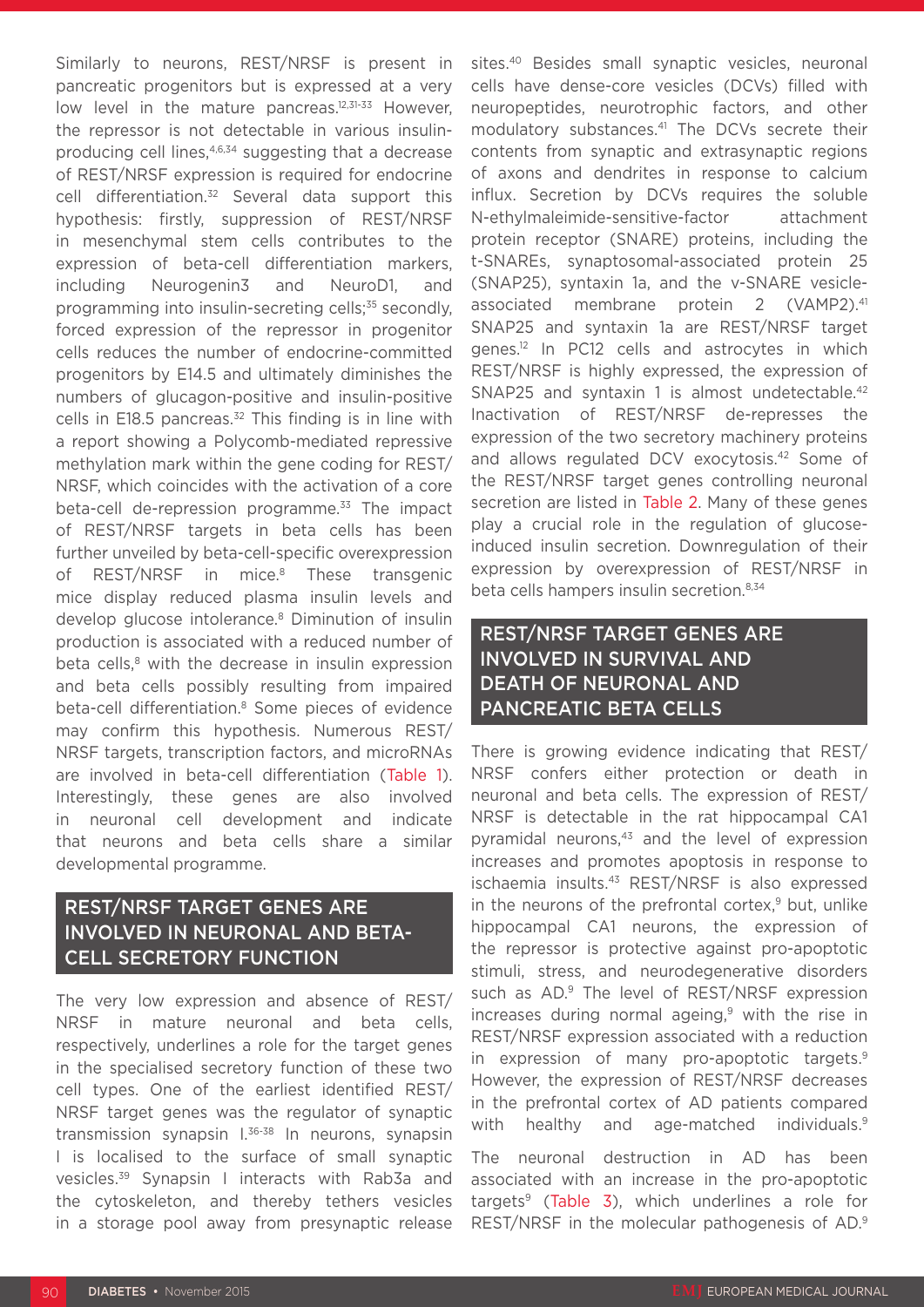#### Table 2: REST/NRSF target genes that control neuronal and beta-cell secretion.

| Gene name         | <b>Beta cells</b>                                                                                                | <b>Neurons</b>                                          | <b>References</b> |
|-------------------|------------------------------------------------------------------------------------------------------------------|---------------------------------------------------------|-------------------|
|                   | Role                                                                                                             | Role                                                    |                   |
| Cplx 1 and 2      | Docking and regulation of vesicles/<br>membrane fusion                                                           | Docking and regulation of vesicles/<br>membrane fusion  |                   |
| Cx36              | Gap junction in lipid raft domains of beta-<br>cell membrane, exchange of cationic<br>molecules, gene expression | Electrical activity                                     | 87, 88            |
| GRIN1             | Inhibits glucose-induced insulin secretion                                                                       | Adrenaline and dopamine release                         | 12, 59, 89        |
| MAPK8IP1          | Regulation of the glucose transporter<br>Glut2 expression                                                        | Regulation of the motor cargo and<br>vesicles transport | 6, 9              |
| miR9              | Regulates granuphilin and insulin<br>exocytosis                                                                  | Regulates vesicle transport by MAP1B, BK                | 67, 90            |
| miR29a,<br>miR29b | Regulates expression of MCT1 and<br>Onecut2                                                                      | Regulates expression of MCT1 and<br>Onecut2             | 12, 67            |
| Onecut2           | Regulates granuphilin gene expression                                                                            | <b>ND</b>                                               | 90                |
| Snap25            | Fusion of insulin-containing vesicles                                                                            | Fusion of clear and dense-core vesicles                 | 8, 12, 42         |
| Syt2              | Binds calcium and regulates glucose-<br>stimulated insulin secretion in a cell line                              | Calcium sensor for rapid neurotransmitter<br>release    | 12, 91            |
| Syt4              | Regulates glucose-induced insulin<br>secretion                                                                   | Regulates calcium-dependent exocytosis                  | 12, 91            |
| Syt6              | <b>ND</b>                                                                                                        | Fusion of synaptic vesicles                             | 12, 92            |
| Syt7              | Binds calcium and regulates glucose-<br>stimulated insulin secretion                                             | Calcium sensor for rapid neurotransmitter<br>release    | 12, 91            |
| Syt14             | <b>ND</b>                                                                                                        | <b>ND</b>                                               | $12 \overline{ }$ |
| Syn1              | Not required for glucose-induced insulin<br>secretion in islets                                                  | Neurotransmitter release                                | 12, 93            |
| Syn3              | <b>ND</b>                                                                                                        | Neurotransmitter release                                | 12, 94            |

#### ND: not determined; REST: RE-1-silencing transcription factor; NRSF: neuron-restrictive silencer factor.

#### Table 3: REST/NRSF target genes that control neuronal and beta-cell apoptosis rate.

| Gene name    | Beta cells | <b>Neurons</b>     | <b>References</b> |
|--------------|------------|--------------------|-------------------|
|              | Role       | Role               |                   |
| BAX          | Apoptosis  | Apoptosis          | 9, 12, 95         |
| BBC3         | Apoptosis  | Apoptosis          | 9, 12, 96         |
| <b>BID</b>   | Apoptosis  | Apoptosis          | 9, 12, 97         |
| Cx36         | Survival   | Apoptosis          | 87, 88            |
| <b>FADD</b>  | Apoptosis  | Apoptosis          | 9,98              |
| <b>FAS</b>   | Apoptosis  | Apoptosis          | 9,99              |
| MAPK8IP1     | Survival   | Survival/Apoptosis | 9,100             |
| MAPK10       | Survival   | Apoptosis          | 52, 56, 101       |
| MAPK11       | Survival   | Apoptosis          | 9, 102            |
| MAPK12       | <b>ND</b>  | Apoptosis          | 9                 |
| $miR-29a$    | Apoptosis  | Survival           | 12, 103           |
| <b>TRADD</b> | Apoptosis  | Apoptosis          | 9,98              |

ND: not determined; REST: RE-1-silencing transcription factor; NRSF: neuron-restrictive silencer factor.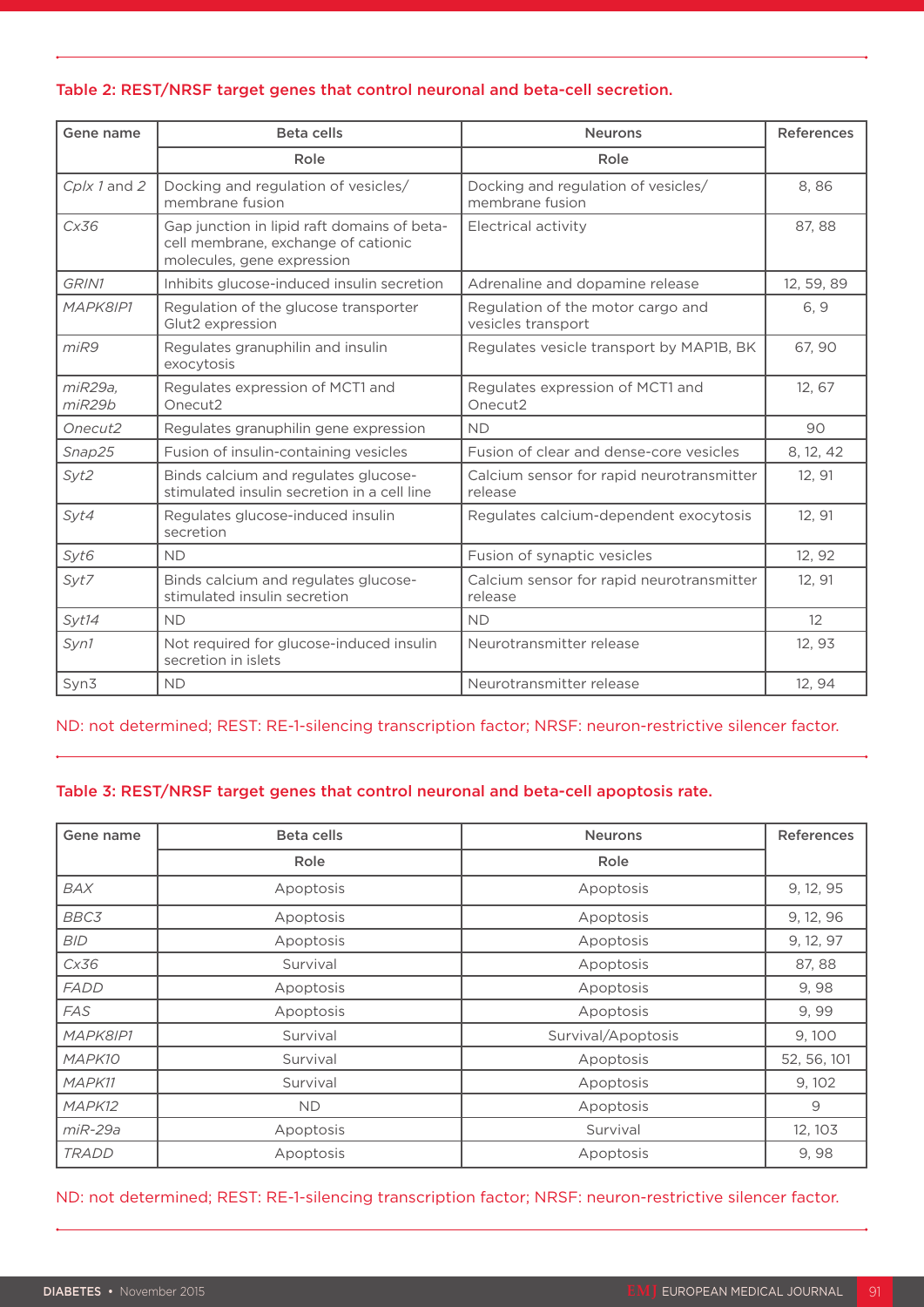Therefore, within different brain regions and neuronal subtypes, REST/NRSF is capable of triggering opposite cellular outcomes upon exposure to stressful stimuli. This observation suggests that REST/NRSF target genes are differentially expressed within neuronal subtypes via a mechanism that is independent of REST/ NRSF. A lack of balance between the levels of pro-apoptotic and pro-survival REST/NRSF target genes may account for either the protection or apoptosis of neurons. Another mechanism through which REST/NRSF may direct cell outcome is dependent on its subcellular localisation: although REST/NRSF is a nuclear transcription factor, the repressor is found in the cytosol of striatal and cortical neurons.44 The cytosolic localisation of REST/NRSF relies on huntingtin, which interacts with and thereby sequesters the repressor within the cytosol.44 In Huntington's disease (HD), mutant huntingtin dissociates from REST/NRSF and leads to the repressor's nuclear translocation and neuronal dysfunction via a decrease in the transcription of brain-derived neurotrophic factor.<sup>44</sup>

In pancreatic beta cells, the absence of REST/ NRSF is required for survival:<sup>45</sup> the decrease in the number of beta cells caused by increased apoptosis in transgenic mice with beta-cell-specific overexpression of REST/NRSF argues in favour of this statement.<sup>45</sup> The expression of targets involved in the survival of beta cells is greatly reduced within the islets of the mutant animals, suggesting that the majority of REST/NRSF targets expressed in beta cells are required for beta-cell survival. These targets include the gap junction protein connexin 36 and some components of the mitogen-activated protein kinase pathways, such as MAPK8IP1 (islet brain 1), MAPK10 (JNK3), and MAPK11 (p38a) (Table 3); it is noteworthy that these same targets have been described as leading to apoptosis in neuronal cells. This underlines a possible divergence in the mechanisms orchestrating the survival and apoptosis signals in neuronal and beta cells.

#### CONCLUSION AND PERSPECTIVE

The identification of REST/NRSF target genes has unveiled the striking similarities between neuronal and islet beta cells in numerous processes, including development and cellular function. These targets can therefore be considered as common markers for neuronal and beta-cell differentiation from stem cells. Some of the targets are also instrumental in

regulating key apoptotic and survival signalling pathways in neuronal and beta cells. These genes can contribute to neuronal and beta-cell death in AD and diabetes. The pathogenesis of the two diseases is multifactorial and includes a genetic component. The REST/NRSF target genes are candidates for mutations associated with the development of diabetes and AD, as illustrated by MAPK8IP1. Some individuals who are carriers of a loss-of-function mutation found within the coding region of *MAPK8IP1* develop a rare and monogenic form of diabetes.46 Conversely, a gain-of-function mutation within the promoter region of the same gene has been associated with AD.47

Accumulation of MAPK8IP1 has been found within beta-amyloid deposits in degenerated neurons,<sup>48</sup> suggesting a role for this protein and other REST/ NRSF targets in neuronal degeneration caused by amyloid deposits. The increase in MAPK8IP1 content within the neurons of AD patients may be the consequence of an increased mRNA level caused by a reduction in REST/NRSF expression.9 The restoration of REST/NRSF expression or the blocking of its key apoptotic target genes may be a therapeutic target for combating neurodegeneration in AD. Similar to neurons in AD, pancreatic islets of diabetic patients are characterised by deposition of amyloid aggregates, which may contribute to islet beta-cell decline and therefore aggravation of diabetes over time.<sup>48,49</sup> In both diabetes and AD, amyloid deposits result from complexes of amyloid oligomers that include beta amyloids.48,50 Some REST/NRSF targets may account for the formation of beta amyloid and deposits. These targets include MAPK8IP1, MAPK10, and the γ-secretase component presenilin 1.12,48,50-52 In beta cells, amyloid aggregation can be blocked by the glucagon-like peptide 1 receptor agonist exenatide.<sup>53</sup> The use of GLP-1 mimetics has been shown to protect beta cells against apoptosis induced by a large number of stimuli, including cytokines.54,55 The mechanism through which these GLP-1 mimetics achieve cytoprotective effects in beta-cells implicates the anti-apoptotic REST/ NRSF target genes MAPK8IP1 and MAPK10.54,56 It is possible that the effect of GLP-1 mimetics on amyloid aggregation relies on these two REST/ NRSF targets and therapeutic strategies able to promote the expression of both targets may be valuable for improving functional beta-cell viability in diabetes.

There are some diseases, however, in which the decline of cells is associated with an increase in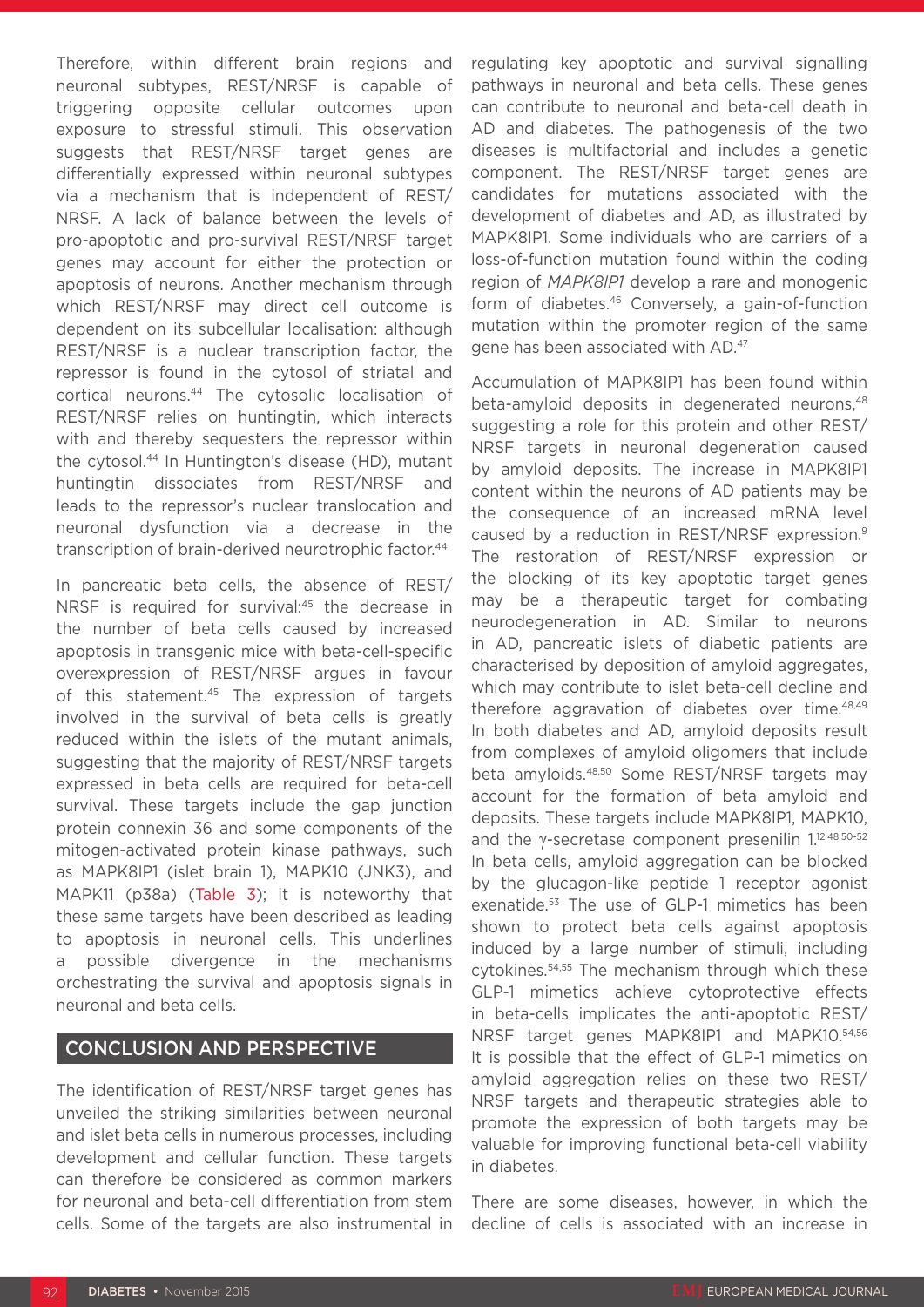REST/NRSF activity and the subsequent decrease of its targets. This is exemplified by HD, in which the nuclear activity of REST/NRSF contributes to neuronal dysfunction and death. This suggests that inhibition of the repressor activity could be a therapeutic strategy in some cases. In this respect, the identification of a benzimidazole-5 carboxamide derivative (X5050) that promotes the degradation of REST/NRSF and, consequently, the induction of its targets within human NSCs could be promising.57 Other methods of inducing expression of REST/NRSF target genes could involve microRNAs (miRNAs). Expression of REST/ NRSF target genes has been monitored in mice with beta-cell-specific knockout of the key ribonuclease for biogenesis of miRNAs, Dicer1.31 Additional strategies for stimulating the expression of REST/NRSF target genes may consist of triggering alternative splicing isoforms of REST/ NRSF. The gene encoding REST/NRSF gives rise to several alternative mRNAs,<sup>58</sup> and one of these produces the dominant-positive REST4, which antagonises the activity of the full-length gene

product.58 A mechanism involving the neuralspecific Ser/Arg repeat-related protein of 100 kDa transcriptional activator has been identified as leading to the induction of REST4 expression.<sup>58</sup> Activation of this mechanism could be a promising strategy for blocking the repressor activity of REST/NRSF in diseases such as HD.

The identification of REST/NRSF target genes may enable the discovery of novel drug targets that will slow the progression of diabetes by improving insulin secretion and/or by preventing beta-cell destruction. The proof-of-concept has recently been validated for the NMDA receptor. GRIN1 is a subunit of the NMDA glutamate receptor complex that negatively regulates insulin secretion.<sup>59</sup> Antagonising the NMDA receptor improves glucose-induced insulin secretion and glucose tolerance in individuals with Type 2 diabetes.<sup>59</sup> If the REST/NRSF targets have similar roles in neurons and beta cells then there will be good reason to believe that the therapeutic strategy would be useful in the treatment of both diabetes and neurodegenerative disorders such as AD.

#### Acknowledgements

Agency for Research N°ANR-10-CEXC-005-01, "European Genomic Institute for Diabetes" (E.G.I.D., ANR-10-LABX-46), European Commission, the Regional Council Nord Pas de Calais, and the European Regional Development Fund.

#### REFERENCES

1. Alzheimer's Association. 2014 Alzheimer's disease facts and figures. Alzheimers Dement. 2014;10:e47-92.

2. Kopf D, Frölich L. Risk of incident Alzheimer's disease in diabetic patients: a systematic review of prospective trials. J Alzheimers Dis. 2009;16:677-85.

3. de la Monte SM, Wands JR. Alzheimer's disease is type 3 diabetes-evidence reviewed. J Diabetes Sci Technol. 2008;2:1101-13.

4. Atouf F et al. Expression of neuronal traits in pancreatic beta cells. Implication of neuron-restrictive silencing factor/ repressor element silencing transcription factor, a neuron-restrictive silencer. J Biol Chem. 1997;272:1929-34.

5. Abderrahmani A et al. Mechanisms controlling the expression of the components of the exocytotic apparatus under physiological and pathological conditions. Biochem Soc Trans. 2006;34:696-700.

6. Abderrahmani A et al. The

transcriptional repressor REST determines the cell-specific expression of the human MAPK8IP1 gene encoding IB1 (JIP-1). Mol Cell Biol. 2001;21:7256-67.

7. Schuit FC et al. Glucose sensing in pancreatic beta-cells: a model for the study of other glucose-regulated cells in gut, pancreas, and hypothalamus. Diabetes. 2001;50:1-11.

8. Martin D et al. Functional significance of repressor element 1 silencing transcription factor (REST) target genes in pancreatic beta cells. Diabetologia. 2008;51:1429-39.

9. Lu T et al. REST and stress resistance in ageing and Alzheimer's disease. Nature. 2014;507:448-54.

10. Schoenherr CJ, Anderson DJ. The neuron-restrictive silencer factor (NRSF): a coordinate repressor of multiple neuronspecific genes. Science. 1995;267:1360-3.

11. Palm K et al. Neuronal expression of zinc finger transcription factor REST/NRSF/ XBR gene. J Neurosci. 1998;18:1280-96.

12. Wu J, Xie X. Comparative sequence

analysis reveals an intricate network among REST, CREB and miRNA in mediating neuronal gene expression. Genome Biol. 2006;7:R85.

13. Thiel G et al. Biological activity and modular structure of RE-1-silencing transcription factor (REST), a repressor of neuronal genes. J Biol Chem. 1998;273:26891-9.

14. Thiel G et al. Biological activity of mammalian transcriptional repressors. Biol Chem. 2001;382:891-902.

15. Lunyak VV et al. Corepressordependent silencing of chromosomal regions encoding neuronal genes. Science. 2002;298:1747-52.

16. Ballas N, Mandel G. The many faces of REST oversee epigenetic programming of neuronal genes. Curr Opin Neurobiol. 2005;15:500-6.

17. Plaisance V et al. The repressor element silencing transcription factor (REST) mediated transcriptional repression requires the inhibition of Sp1. J Biol Chem.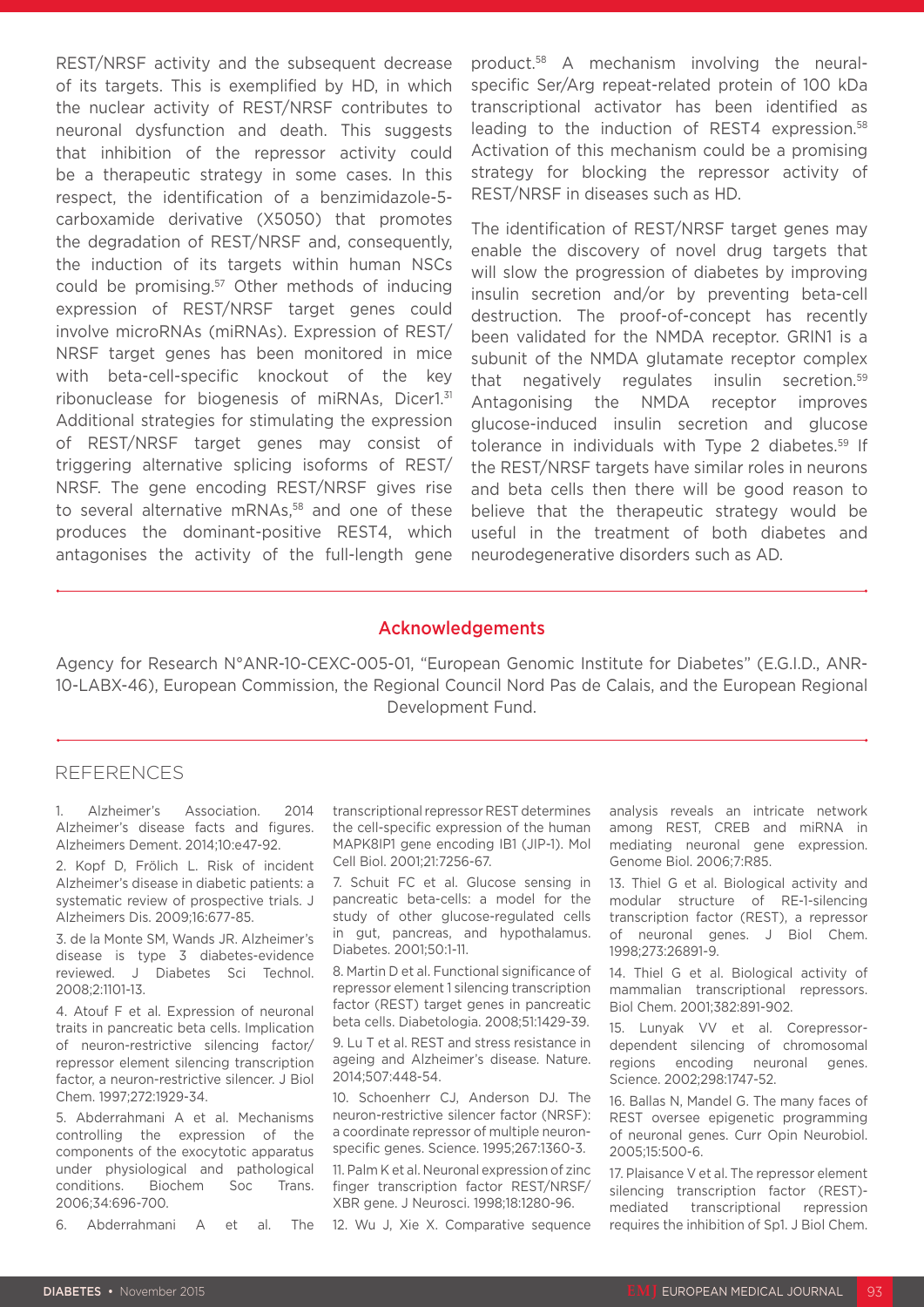#### 2005;280:401-7.

18. Naruse Y et al. Neural restrictive silencer factor recruits mSin3 and histone deacetylase complex to repress neuronspecific target genes. Proc Natl Acad Sci U S A. 1999;96:13691-6.

19. Schoenherr CJ et al. Identification of potential target genes for the neuronrestrictive silencer factor. Proc Natl Acad Sci U S A. 1996;93:9881-6.

20. Bruce AW et al. Genome-wide analysis of repressor element 1 silencing transcription factor/neuron-restrictive silencing factor (REST/NRSF) target genes. Proc Natl Acad Sci U S A. 2004;101:10458-63.

21. Johnson DS et al. Genome-wide mapping of in vivo protein-DNA interactions. Science. 2007;316:1497-502.

22. Satoh J et al. ChIP-Seq Data mining: Remarkable differences in NRSF/REST target genes between human ESC and ESC-derived neurons. Bioinforma Biol Insights. 2013;7:357-68.

23. Su X et al. Activation of REST/NRSF target genes in neural stem cells is sufficient to cause neuronal differentiation. Mol Cell Biol. 2004;24:8018-25.

24. Lawinger P et al. The neuronal repressor REST/NRSF is an essential regulator in medulloblastoma cells. Nat Med. 2000;6:826-31.

25. Ballas N et al. REST and its corepressors mediate plasticity of neuronal gene chromatin throughout neurogenesis. Cell. 2005;121:645-57.

26. Sun YM et al. Distinct profiles of REST interactions with its target genes at different stages of neuronal development. Mol Biol Cell. 2005;16:5630-8.

27. Aoki H et al. Genetic ablation of Rest leads to in vitro-specific derepression of neuronal genes during neurogenesis. Development. 2012;139:667-77.

28. Gao Z et al. The master negative regulator REST/NRSF controls adult neurogenesis by restraining the neurogenic program in quiescent stem cells. J Neurosci. 2011;31:9772-86.

29. Chen ZF et al. NRSF/REST is required in vivo for repression of multiple neuronal target genes during embryogenesis. Nat Genet. 1998;20:136-42.

30. Jones FS, Meech R. Knockout of REST/NRSF shows that the protein is a potent repressor of neuronally expressed genes in non-neural tissues. BioEssays. 1999;21:372-6.

31. Kanji MS et al. Dicer1 is required to repress neuronal fate during endocrine cell maturation. Diabetes. 2013;62(5):1602-11.

32. Martin D et al. REST represses a subset of the pancreatic endocrine differentiation program. Dev Biol. 2015;doi:10.1016/j. ydbio.2015.07.002. [Epub ahead of print]. 33. Van Arensbergen J et al. Derepression

of Polycomb targets during pancreatic organogenesis allows insulin-producing beta-cells to adopt a neural gene activity program. Genome Res. 2010;20(6):722-32.

34. Abderrahmani A et al. Neuronal traits are required for glucose-induced insulin secretion. FEBS Lett. 2004;565:133-8.

35. Li HT et al. In vitro reprogramming of rat bone marrow-derived mesenchymal stem cells into insulin-producing cells by genetically manipulating negative and positive regulators. Biochem Biophys Res Commun. 2012;420:793-8.

36. Greengard P et al. Synaptic vesicle phosphoproteins and regulation of synaptic function. Science. 1993;259: 780-5.

37. Li L et al. Identification of a functional silencer element involved in neuronspecific expression of the synapsin I gene. Proc Natl Acad Sci U S A. 1993;90:1460-4.

38. Schoch S et al. Neuron-specific gene expression of synapsin I. Major role of a negative regulatory mechanism. J Biol Chem. 1996;271:3317-23.

39. Benfenati F et al. Interactions of synapsin I with small synaptic vesicles: distinct sites in synapsin I bind to vesicle phospholipids and vesicle proteins. J Cell Biol. 1989;108:1863-72.

40. Giovedì S et al. Synapsin is a novel Rab3 effector protein on small synaptic vesicles. II. Functional effects of the Rab3A-synapsin I interaction. J Biol Chem. 2004;279:43769-79.

41. Poo MM. Neurotrophins as synaptic modulators. Nat Rev Neurosci. 2001;2: 24-32.

42. Prada I et al. REST/NRSF governs the expression of dense-core vesicle gliosecretion in astrocytes. J Cell Biol. 2011;193:537-49.

43. Calderone A et al. Ischemic insults derepress the gene silencer REST in neurons destined to die. J Neurosci. 2003;23:2112-21.

44. Zuccato C et al. Huntingtin interacts with REST/NRSF to modulate the transcription of NRSE-controlled neuronal genes. Nat Genet. 2003;35(1):76-83.

45. Martin D et al. Specific silencing of the REST target genes in insulin-secreting cells uncovers their participation in beta cell survival. PloS One. 2012;7:e45844.

46. Waeber G et al. The gene MAPK8IP1, encoding islet-brain-1, is a candidate for type 2 diabetes. Nat Genet. 2000;24: 291-5.

47. Helbecque N et al. Islet-brain1/C-Jun N-terminal kinase interacting protein-1 (IB1/JIP-1) promoter variant is associated with Alzheimer's disease. Mol Psychiatry. 2003;8:413-22.

48. Beeler N et al. Role of the JNKinteracting protein 1/islet brain 1 in cell degeneration in Alzheimer disease and

diabetes. Brain Res Bull. 2003;80:274-81.

49. Zraika S et al. Toxic oligomers and islet beta cell death: guilty by association or convicted by circumstantial evidence? Diabetologia. 2010;53:1046-56.

50. Miklossy J et al. Beta amyloid and hyperphosphorylated tau deposits in the pancreas in type 2 diabetes. Neurobiol Aging. 2010;31(9):1503-15.

51. Lakowski B et al. Two suppressors of sel-12 encode C2H2 zinc-finger proteins that regulate presenilin transcription in Caenorhabditis elegans. Development. 2003;130(10):2117-28.

52. Yoon SO et al. JNK3 perpetuates metabolic stress induced by Aβ peptides. Neuron. 2012;75(5):824-37.

53. Park YJ et al. The glucagon-like peptide-1 receptor agonist exenatide restores impaired pro-islet amyloid polypeptide processing in cultured human islets: implications in type 2 diabetes and islet transplantation. Diabetologia. 2013;56:508-19.

54. Ferdaoussi M et al. Exendin-4 protects beta-cells from interleukin-1 beta-induced apoptosis by interfering with the c-Jun NH2-terminal kinase pathway. Diabetes. 2008;57:1205-15.

55. Natalicchio A et al. Exendin-4 prevents c-Jun N-terminal protein kinase activation by tumor necrosis factoralpha (TNFalpha) and inhibits TNFalphainduced apoptosis in insulin-secreting cells. Endocrinology. 2010;151:2019-29.

56. Ezanno H et al. JNK3 is required for the cytoprotective effect of exendin 4. J Diabetes Res. 2014;2014:814854.

57. Charbord J et al. High throughput screening for inhibitors of REST in neural derivatives of human embryonic stem cells reveals a chemical compound that promotes expression of neuronal genes. Stem Cells. 2013;31(9):1816-28.

58. Raj B et al. Cross-regulation between an alternative splicing activator and a transcription repressor controls neurogenesis. Mol Cell. 2011;43(5):843-50.

59. Marquard J et al. Characterization of pancreatic NMDA receptors as possible drug targets for diabetes treatment. Nat Med. 2015;21:363-72.

60. Gasa R et al. Proendocrine genes coordinate the pancreatic islet differentiation program in vitro. Proc Natl Acad Sci U S A. 2004;101:13245-50.

61. Poitras L et al. The proneural determinant MASH1 regulates forebrain Dlx1/2 expression through the I12b intergenic enhancer. Development. 2007;134:1755-65.

62. Wang Y et al. Dlx5 and Dlx6 regulate the development of parvalbuminexpressing cortical interneurons. J Neurosci. 2010;30:5334-45.

63. Gupta RK et al. Expansion of adult